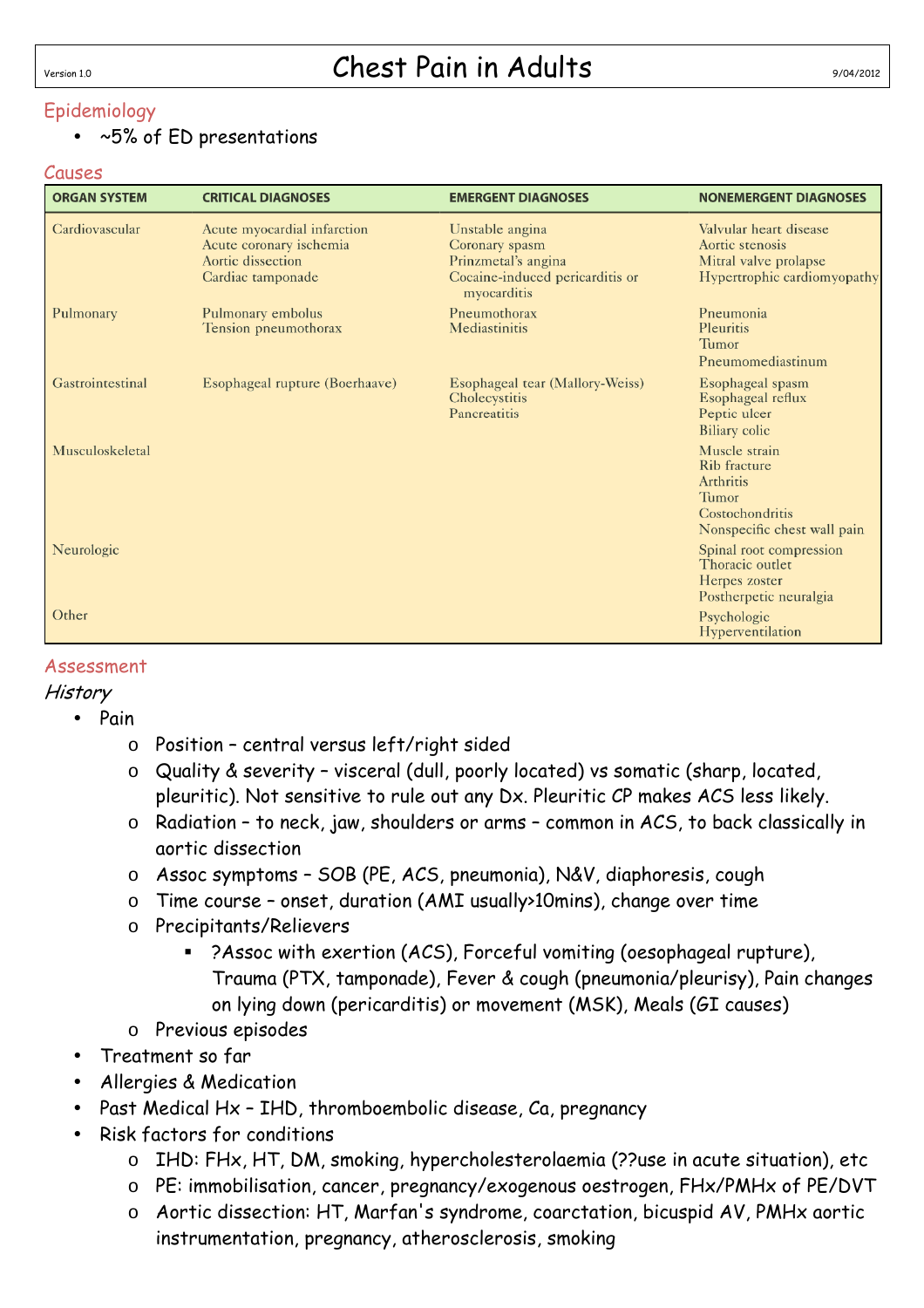- o Oesophageal pain: GORD, PMHx achalasia or other motility disorder
- o Pericarditis/Myocarditis: viral infection, RhF, recent MI or cardiac surgery, Ca, RadioRx, uremia, drugs
- Social Hx: smoking, drug abuse, employment, home situation, exercise tolerance

### Examination

- Limited usefulness as findings generally not specific to a single Dx
- Vital signs none very specific.
	- o Fever (pneumonia, other infective/inflammatory conditions, PE)
	- o Hypoxia (PTX, pneumonia, PE)
	- o Tachypnoea, tachycardia very non-specific (but they occur in 92% & 44% of PE)
	- o HT > 160mmHg (dissection but may also have ↓BP from tamponade or exsanguination)
- CVS
	- o New murmur PSM/ESM or midsystolic added sound (MVP)
	- o Widely split S2 with loud P2 (large PE)
	- o Muffled heart sounds, raised JVP, ↓BP, pulsus paradoxus (cardiac tamponade)
	- o Radio-radial or radio-femoral delay or unequal upper limb BP suggests aortic dissection (uncommon finding)
	- o Pericardial friction rub (pericarditis)
	- o Hamman's sign (crunch on cardiac systole auscultation)
- Resp
	- o Hyper-resonance, ↓breath sounds, tracheal shift, shock/hypoxia (tension PTX)
	- o Localised chest wall tenderness: common in costochondritis, but doesn't exclude ACS, PE
	- o Localised bronchial breathing (pneumonia)
	- o Pleural rub (pleurisy)
- Abdo
	- o Abdominal tenderness may indicate GI disorder
- Other
	- o Presence of DVT (40% of PEs, but not all are clinically apparent)
	- o Neuro focal signs: aortic dissection

# Investigations: (most important and discriminating are ECG & CXR)

### Bedside:

- ECG:
	- o ↑ST STEMI, pericarditis (also look for ↓PR), Aortic dissection may also have ischaemic looking ECG.
	- o **LST NSTEACS**
	- o ↓T Wellens' LAD (deep or biphasic T in V2-3), PE (inf & ant ↓T. May also have sinus tachy, new RBBB,  $S_TQ_{TIT}T_{TIT}$ )
	- o Small amplitude complexes (tamponade, pericardial effusion)
- BSL ?DM
- FAST Pericardial effusion, PTX